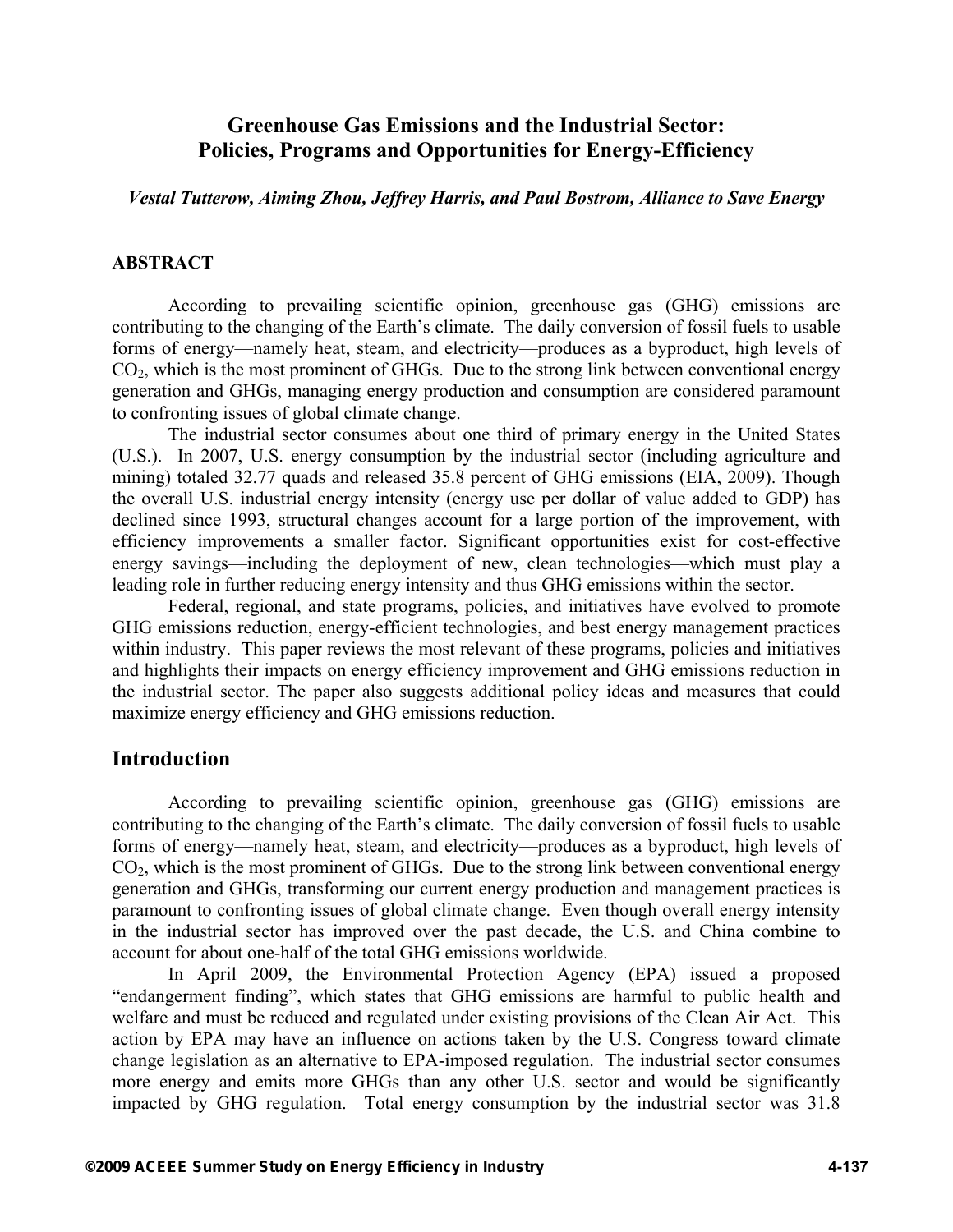percent (32.77 quads) of a U.S. total of 101.6 Quads in 2007, while industrial GHG emissions accounted for 35.8 percent of all domestic GHG emissions (see Figure 1). Of industrial  $CO<sub>2</sub>$ emissions, 53 percent were released directly from fossil fuel use for steam and/or heat in industrial processes; the balance of  $CO<sub>2</sub>$  emissions were generated indirectly from purchased electricity for motors, electric furnaces, ovens, lighting, and other facility uses (EIA, 2009). Some leading industrial companies have already turned to energy efficiency as a primary and cost-effective means for reducing GHG emissions (EPA, 2008a; Galitsky & Worrell, 2003).



# **Figure 1. Total Energy Consumption and GHG Emissions by Sector in 2007**

Note: Over 60% of non-CO<sub>2</sub> industrial GHG emissions come from agricultural sources such as methane and nitrous oxide.

Due to the large amounts of energy required to create the products needed for today's global economy, the industrial sector has far greater energy intensity [EI] (BTU per dollar of value added to GDP) than other U.S. economic sectors. The "heavy manufacturing" subsectors including chemicals, forest products, petroleum refining, steel and iron, cement, and glass are particularly energy intensive, and thus, produce substantial GHG emissions. Though the overall U.S. industrial energy intensity has declined since 1993, the changes are mostly structural and due to factors unrelated to efficiency improvements.

Opportunities for enhancing energy efficiency in the industrial sector remain abundant. Highlighted by a recent McKinsey study (Creyts & Derkach et al., 2007), the deployment of lowcost measures such as improved management practices and  $CO<sub>2</sub>$  abatement technologies in the industrial sector—measures classified as having an implementation cost averaging less than \$50 per ton  $CO_2$  equivalent  $(CO_2e)$  mitigated—represents a GHG reduction opportunity of 600 to 800 million metric tons of  $CO<sub>2</sub>e$  equivalent by 2030. These management practices and technologies are economically viable and commercially available today and include increasing combined heat and power (CHP) capacity, enhancing the efficiency of steam production, improvements to pumping, compressed air, fan, and processing heating systems, and the use of advanced process controls for energy management. Barriers to adoption of energy efficiency technologies do exist, including imperfections in the organizational decision making process, a lack of reliable information, limited access to capital, or undertrained personnel (Worrell & Price, 2001). Although many energy efficient technologies have become available in the marketplace, in many cases, the research, development and deployment of these technologies would not have occurred,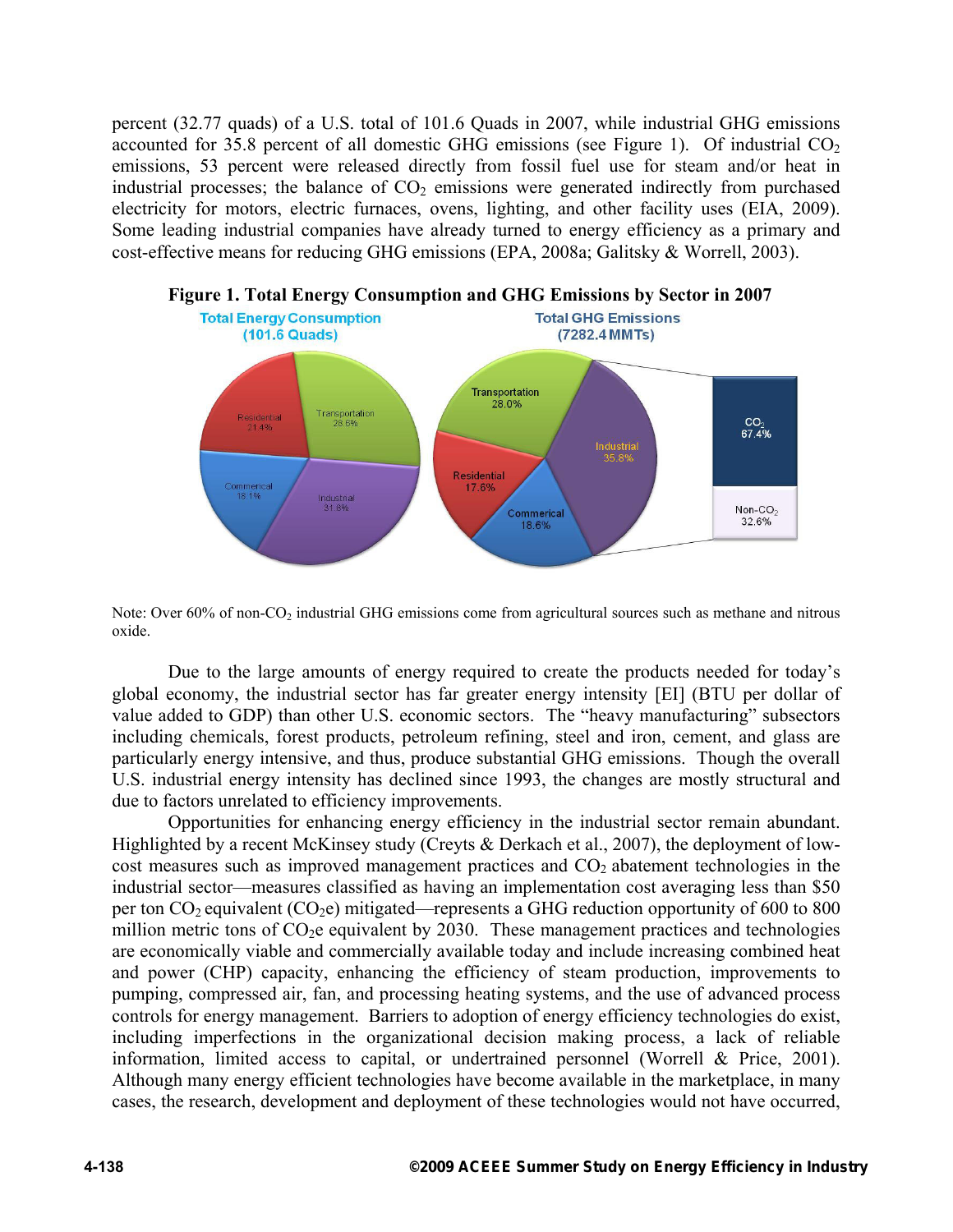or likely would have occurred more slowly, without regulatory and financial support from government—even for cost-effective technologies. Due to this circumstance, federal, regional and state government programs and policies continue to be an important "backbone" to promote energy efficient technologies in industry.

In the U.S., there are at least 65 active federal programs, policies and initiatives that in some way promote energy efficiency and GHG emissions reduction in industry (DOE, 2009d). Many states are taking the lead on emissions reduction by developing climate change action plans and other initiatives. 23 states, representing a total of 52 percent of U.S. GDP (BEA, 2008), are active members of a regional cap-and-trade program to reduce GHG emissions either for an individual sector or for the entire state economy.

## **Selected Federal, Regional and State Programs and Policies**

Long before GHG emissions became recognized as a concern, several key legislative actions dating back to the 1970s focused on energy efficiency, conservation and renewable energy, such as the Energy Policy and Conservation Act of 1975, the National Energy Conservation Policy Act of 1978 (NECPA), and the Public Utility Regulatory Practices Act (PURPA) of 1978. Other major national legislation included the National Appliance Energy Conservation Act of 1987, the Energy Policy Act of 1992, the Energy Policy Act of 2005, the Energy Independence and Security Act of 2007, and most recently the American Recovery and Reinvestment Act of 2009. The cumulative effect of these policies, as well as market-driven technology and behavioral change, has played a role in reducing energy intensity economy-wide and consequently, slowed growth in GHG emissions (Pew Center, 2004; Aldy & Pizer, 2009).

Many current federal programs, activities, and legislative actions exist that in some way relate to industrial sector GHG emissions. Table 1 lists the most active and most relevant federal programs, along with the key regional initiatives.

## **Federal Level**

**American Recovery and Reinvestment Act of 2009 (ARRA).** ARRA is the single largest federal investment in the economy in U.S. history. The stimulus provides more than \$25 billion specified for energy efficiency and billions more which can be directly or indirectly applied to energy efficiency projects. The stimulus funds are being distributed primarily to states and municipalities through major grant programs and to individuals through rebates, tax credits and other means. Below are the major components of the stimulus package that are likely to impact energy efficiency programs in the industrial sector.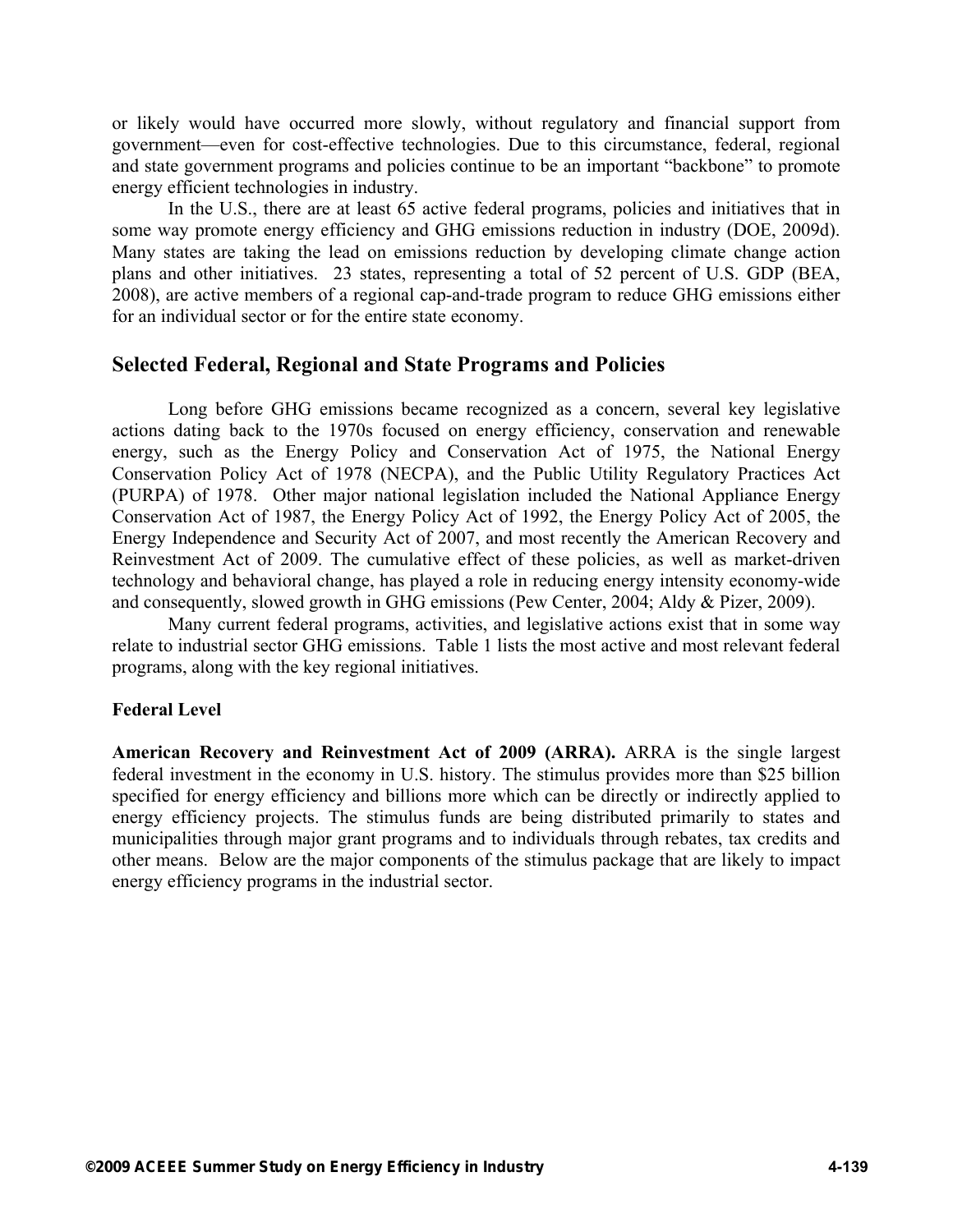|                                                      | Key Features                                                                                                                                                                                                 | Time Frame             |
|------------------------------------------------------|--------------------------------------------------------------------------------------------------------------------------------------------------------------------------------------------------------------|------------------------|
| ARRA of 2009                                         | $\bullet$ SEP: \$3.1 billion<br>ARPA-E: \$400 million<br>Applied Research, Development, Demonstration, and<br>Deployment: \$2.5 billion                                                                      | 2009-2010              |
| EISA of 2007                                         | • Promotes CHP, R&D<br>• Grants for waste energy recovery                                                                                                                                                    | 2008-2012              |
| EPACT-05                                             | • No less than 2.5% annual reduction of energy intensity in<br>industry<br>Up to 2.5cent/kWh production tax credit for advanced<br>power system technology<br>• Up to $$1.8 / sq$ ft to industrial buildings | 2006-2012<br>2006-2013 |
| Climate VISION                                       | • Reduces 18% GHG intensity below 2002 levels by 2012<br>in 13 trade groups and associations                                                                                                                 | 2002-2012              |
| Save Energy Now                                      | • Provides energy assessments, technical materials,<br>software tools and trainings                                                                                                                          | 2007-2017              |
| Industries of the Future                             | • Management of R&D for innovative energy saving<br>technologies and processes<br>• Cross-cutting technologies                                                                                               | ongoing                |
| Energy Star for<br>Industry                          | • Guides corporate level energy management, issues Energy<br>Star Label for 4 Sectors out of 10 Sectors                                                                                                      | 2000-ongoing           |
| Regional Greenhouse<br>Gas Initiative                | Reduces $10\%$ CO <sub>2</sub> emissions below 2009 levels by 2018<br>for power sector only                                                                                                                  | 2005-ongoing           |
| Western Climate<br>Initiative                        | 15% regional GHG reduction by 2020, relative to 2005<br>levels<br>Covers power sector, combustion at industrial and<br>commercial facilities, industry process and transportation                            | 2007-ongoing           |
| Midwestern GHG<br>Reduction Accord                   | $\bullet$ 15-25% reduction below 2005 levels by 2020; and 60-<br>80% reduction by 2050<br>Covers manufacturing, agriculture, and commercial<br>sectors                                                       | 2007-ongoing           |
| <b>Climate Change Action</b><br>Plans                | • Reduction targets vary by state (30 states completed, 7 in<br>progress as of 2008)<br>cover all economic sectors                                                                                           | ongoing                |
| <b>Energy Efficiency</b><br><b>Resource Standard</b> | • Varied goals in 18 states with EERS<br>• Reducing electrical energy and peak load                                                                                                                          | ongoing                |

| Table 1. Comparison of Selected Federal, Regional and State Programs |
|----------------------------------------------------------------------|
|----------------------------------------------------------------------|

- The **State Energy Program (SEP)**, with total funding of \$3.1 billion, will allocate a percentage of funding to support commercial and industrial energy audits.
- **Advanced Research Projects Agency- Energy (ARPA-E)**, with total funding of \$400 million, will perform research and development of next generation energy-efficient, renewable and GHG emission reduction technologies.
- **Applied Research, Development, Demonstration, and Deployment**, with total appropriations of \$2.5 billion will support a number of programs in the Department of Energy's Office of Energy Efficiency and Renewable Energy (EERE), including \$50 million dedicated "to increase the energy efficiency of information and communication technologies and improve standards".
- **Advanced Energy Investment Credit**, with up to \$2.3 billion in tax credits, establishes a new 30 percent investment tax credit for the manufacturers of "advanced energy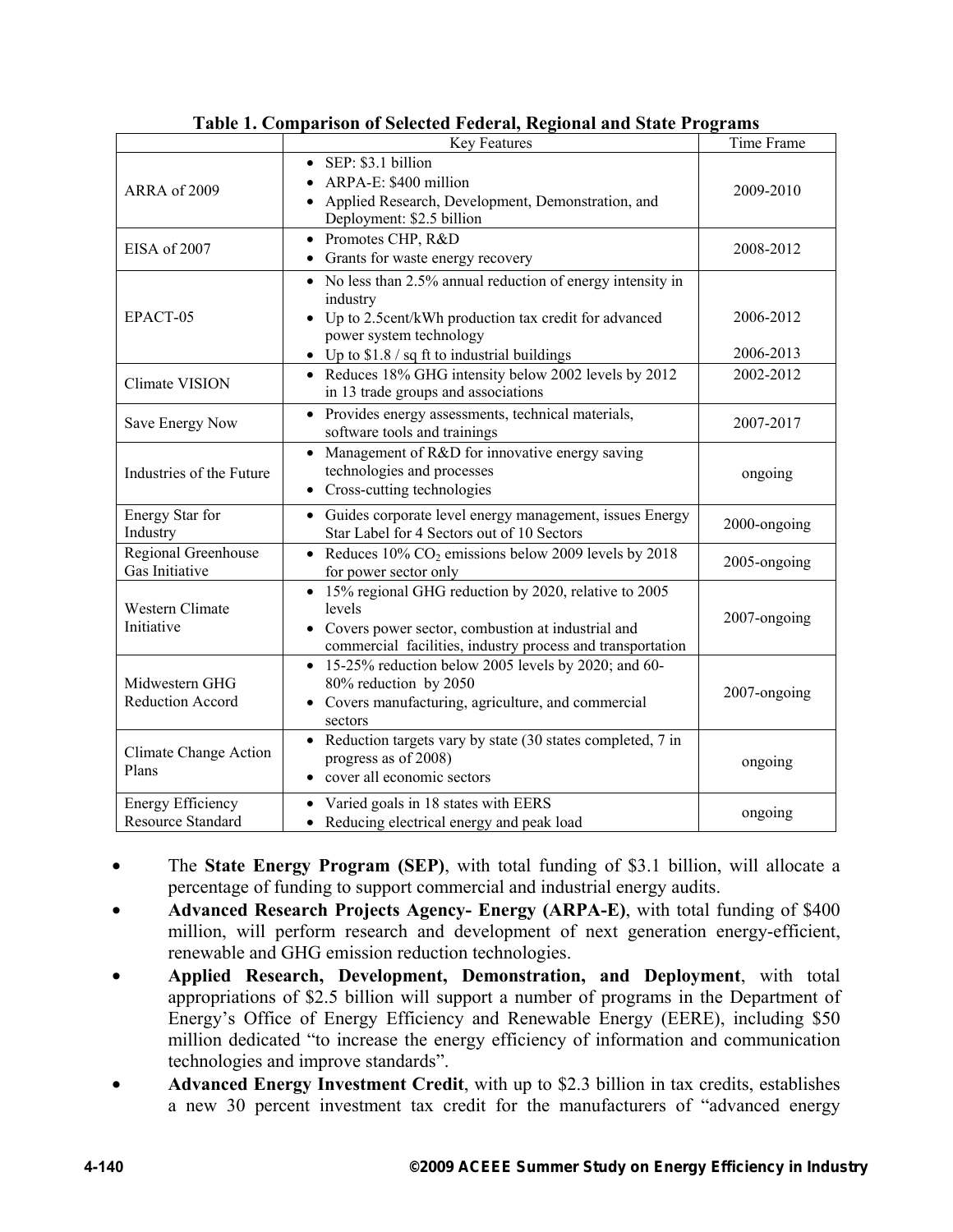property," including technologies advancing the production of renewable energy, energy storage, energy conservation, efficient transmission and distribution of technology, and carbon capture and sequestration.

• Finally, the ARRA legislation provides grants to businesses instead of tax credits for **specified energy property** placed in service during 2009 or 2010, including combined heat and power (CHP) systems, geothermal heat pumps, fuel cells and micro-turbines (ASE, 2009b).

**Energy Independence and Security Act of 2007 (EISA).** Several sections of EISA are relevant to the industrial sector. Most of these authorized programs remain unfunded, however.

- Section 375 authorizes continuation of the Regional Application Centers (RACs) to encourage deployment of CHP systems and other clean energy technologies.
- Section 451 authorizes research, development and demonstration (RD&D) of new processes, technologies, and operating practices and techniques for equipment and processes used by the energy-intensive industries. Section 451 also directs EPA to calculate the total quantities of potentially recoverable waste energy from industrial sources on site, both by state and nationally**.** The authorization includes cost-shared grants for feasibility studies (EPA, 2008a).
- Section 452 authorizes a recoverable waste energy inventory program to improve energy efficiency in the form of electricity, useful thermal energy, or other energy-related products (Sissine, 2007). This program provides incentive grants to owners who produce electricity or incremental useful thermal energy through waste energy recovery.
- Section 471 of EISA authorizes \$1 billion for implementing or improving sustainable energy infrastructure at facilities that produce electricity from renewable sources, CHP, waste heat recycling, or renewable sources of thermal energy.
- Title VI authorizes funding for accelerated R&D of renewable technologies, and RD&D on advanced manufacturing processes and materials.

**Energy Policy Act of 2005 (EPACT-05).** Section 106 authorizes DOE to enter into voluntary agreements with industrial firms that consume significant amounts of energy to reduce the energy intensity of their production activities. The Act set a goal of 2.5 percent annual reduction of energy intensity in the manufacturing sector from 2007 to 2016. In response, DOE has developed requirements, a model agreement for industry partners, and a recognition program. The voluntary goals and recognition program will be launched in 2009 as the Save Energy Now Leaders initiative. Other provisions of EPACT-05 relevant to the industrial sector are as follows:

- Section 1224 provides production tax credits up to 2.5 cent/kWh for advanced power technologies (fuel cells, turbines, hybrid power systems) invested in industry through 2012.
- Section 1331 allows tax deductions for commercial building energy efficiency upgrades, including manufacturing facilities and manufacturers' office spaces and labs. The deduction of  $$1.80/ft^2$  applies to spaces that achieve a total energy reduction of 50 percent or more, however a partial deduction is available for investments that reduce energy use in lighting, HVAC systems, or the building envelope. Section 1331 is funded, and the incentive was recently extended through 2013.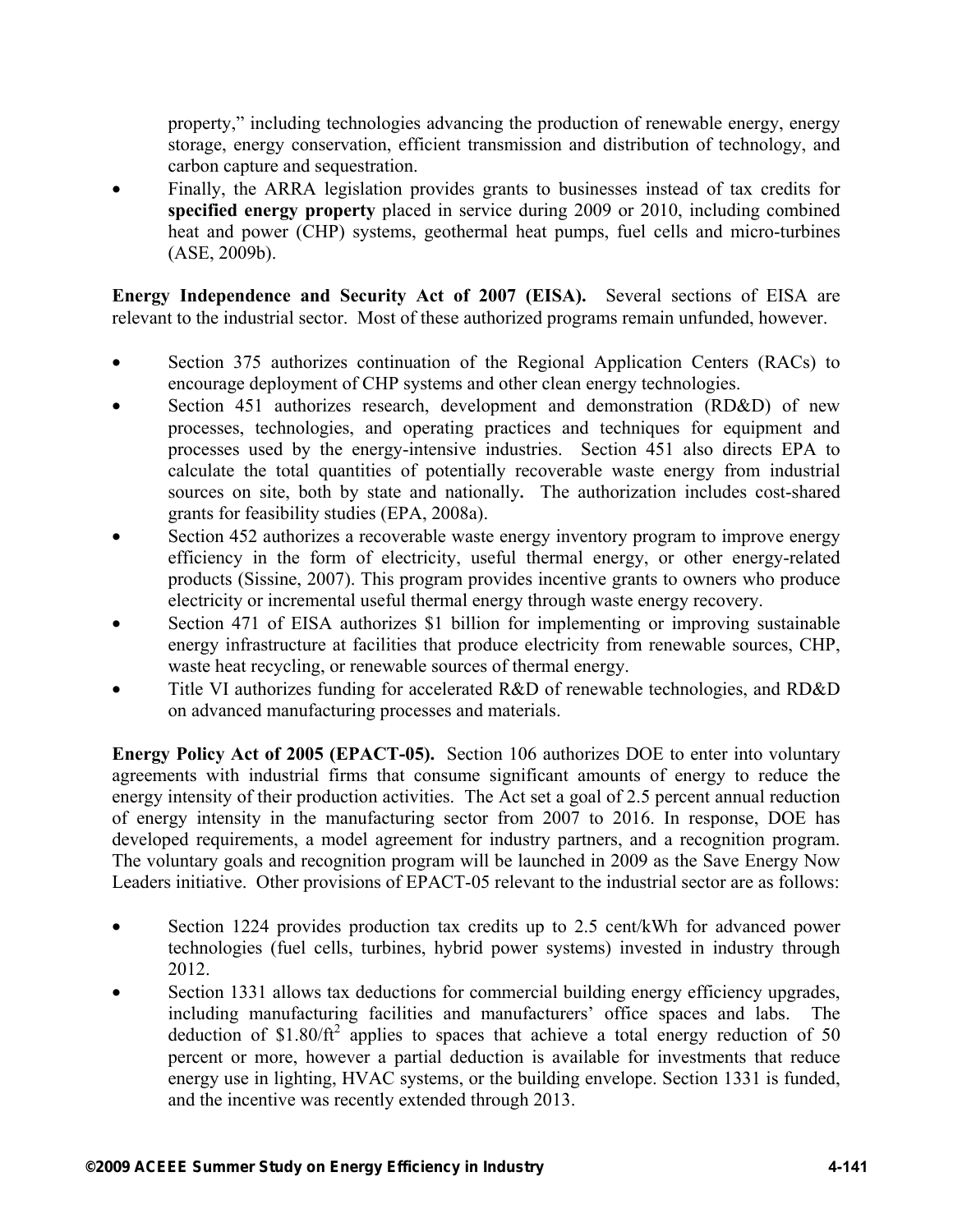Section 911 authorizes funding for advanced technology R&D for energy intensive industries and R&D support for advanced controls for motor systems. (DOE, 2009a).

**Climate VISION Initiative.** Launched in 2003 and managed by DOE in partnership with EPA, the U.S. Department of Agriculture and the Department of Transportation, the Climate VISION Initiative focuses on trade groups and aims to reduce GHG intensity in industrial operations. Climate VISION targets an 18% reduction in industrial GHG emissions from 2002 levels by 2012. As of February 2009, the Climate VISION initiative had 13 industry trade associations and groups committed to help meet this target by seeking to improve energy efficiency and reduce GHG intensity in their sectors (Climate VISION, 2009). DOE estimates that Climate VISION participants account for at least 40 percent of U.S. greenhouse gas emissions. Each trade group participating in the Climate VISION Initiative has developed a plan for measuring and reporting emissions. The federal agencies have no means of tracking trade groups' progress in completing the steps in their plans and no written policy on what to do about groups that are not progressing as expected. The emissions reduction goals established by Climate VISION partners vary in how reductions are measured and the time periods covered, among other things. Trade associations have been an important resource to industry providing education, outreach, and technical assistance to members on energy efficiency and GHG emissions topics.

**Save Energy Now.** Save Energy Now is an initiative of DOE's Industrial Technologies Program (ITP). Through Save Energy Now, ITP helps industrial plants operate more efficiently and profitably by identifying ways to reduce energy use in key industrial process systems. Small industrial facilities qualify to apply for a free energy assessment conducted by faculty members and students at the DOE's university-based Industrial Assessment Centers. Large industrial energy users are eligible for a no-cost Energy Savings Assessment conducted by DOE-qualified energy experts. ITP also provides industrial plants access to a variety of resources, including technical and best practice materials, software tools, and training. As of May 2009, 2,135 assessments<sup>1</sup> have been completed over the past three years. Of these, over 1,950 plants reported identified energy savings opportunities of over \$1.25 billion. Implemented measures have saved over \$200 million per year. DOE assessments to date have identified potential  $CO<sub>2</sub>$  emissions reductions of 10.5 million metric tons (DOE, 2009b) through energy efficiency measures.

**Industries of the Future.** ITP has managed research and development (R&D) for innovative energy savings technologies and processes for many years. This includes subsector-specific R&D for the energy-intensive subsectors (known as the Industries of the Future program), and cross-cutting R&D in areas common to many industrial processes. Cross-cutting examples include research into combustion technology, sensors and controls, distributed generation, and nanomanufacturing.

**Energy Star for Industry.** Energy Star for Industry, an EPA initiative, provides tools that guide organizations on developing and refining their own corporate energy management program. To participate, members must commit to reducing their operational energy consumption and GHG emissions. A benchmarking system developed under the program is employed by participants to evaluate the performance of their individual plants against a distribution of the energy performance of U.S. peers. The benchmark is used to determine which facilities warrant the

<sup>1</sup> <sup>1</sup> IAC assessments for small and medium enterprises are included.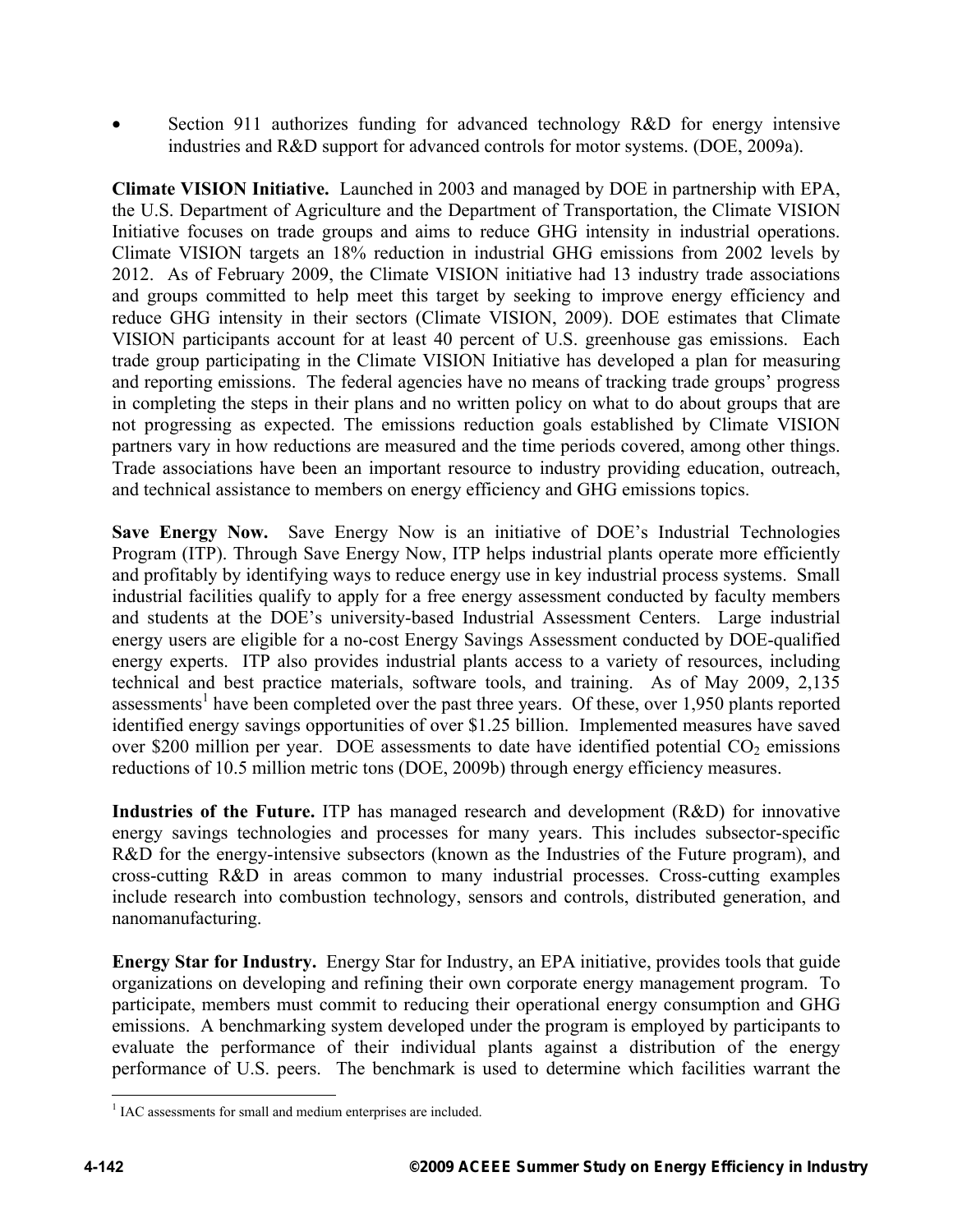Energy Star designation. The ENERGY STAR plant designation is currently available to just five subsectors – auto assembly, cement, corn refining, petroleum refining, and pharmaceutical manufacturing. However, Energy Star for Industry currently has "Industrial Focuses" on ten subsectors: automobile assembly, food processing, cement, corn refining, glass, petrochemicals, petroleum refining, pharmaceutical manufacturing, iron and steel, and pulp and paper (EPA, 2008b). EPA has developed industry-specific tools and resources for these ten subsectors, and energy managers from facilities in these subsectors meet occasionally for best practices sharing.

# **Regional Level**

**Regional Greenhouse Gas Initiative (RGGI).** RGGI was created in December 2005 by Northeastern and Mid-Atlantic states to reduce carbon dioxide emissions. It is the first mandatory, market-based effort to reduce greenhouse gas emissions in the United States. RGGI currently focuses on GHG emissions reduction by power plants in participating states. RGGI requires utilities to report and reduce their  $CO<sub>2</sub>$  emissions starting in 2009, with a goal of 10% emissions reductions by 2018. RGGI's first auction in 2008 produced an emission allowance price of \$3.07, and will auction 188 million metric tons of  $CO<sub>2</sub>$  per year (mmt $CO<sub>2</sub>/yr$ ) in allowances between 2009 and 2014. All funds raised from RGGI auctions will be reinvested into energy efficiency and renewable energy technologies and programs to benefit all economic sectors (residential, commercial, industrial and transportation) in each state**.** After the cap-andtrade program for power plants is implemented, participating states may consider expanding the program to other emission sources. Participating states include: Connecticut, Delaware, Maine, Maryland, Massachusetts, New Hampshire, New Jersey, New York, Rhode Island, and Vermont. RGGI's ten states represent about 10 percent of total U.S. emissions, totaling roughly 650 million metric tons  $CO<sub>2</sub>$  equivalent per year (RGGI, 2009).

**Western Climate Initiative (WCI).** Initiated in February 2007, WCI is developing a regional climate registry and GHG emissions tracking system along with a cap-and-trade program covering the power industry, combustion at industrial and commercial facilities, industrial process emission sources, and transportation fuel among others. WCI has established a regional goal of reducing GHG emissions 15 percent below 2005 levels by 2020. Currently, seven states in the United States and four provinces of Canada are members of WCI. Participating states are Arizona, California, Montana, New Mexico, Oregon, Utah and Washington; British Columbia, Manitoba, Ontario and Quebec are participating Canadian territories. There are 14 active observing members to the WCI. WCI's seven U.S. members represent approximately 12 percent of total U.S. emissions, roughly 850 million metric tons  $CO<sub>2</sub>$  equivalent per year (Nunu, 2009).

**Midwestern GHG Reduction Accord (Midwestern Accord).** The Midwestern GHG Reduction Accord was created in 2007 as the third regional initiative to address climate change. The Midwestern Accord plans to construct a regional cap-and-trade system for GHG emissions as well as promote renewable energy and clean energy in the region's manufacturing, agriculture and service sectors. The Midwestern Accord aims to reduce GHG emissions 15 to 25 percent below 2005 levels by 2020 and 60 to 80 percent by 2050 (Midwestern Accord, 2007). Currently, six states (Iowa, Illinois, Kansas, Michigan, Minnesota, and Wisconsin) in the U.S. plus the Canadian province of Manitoba are members of the Midwestern Accord. Observing states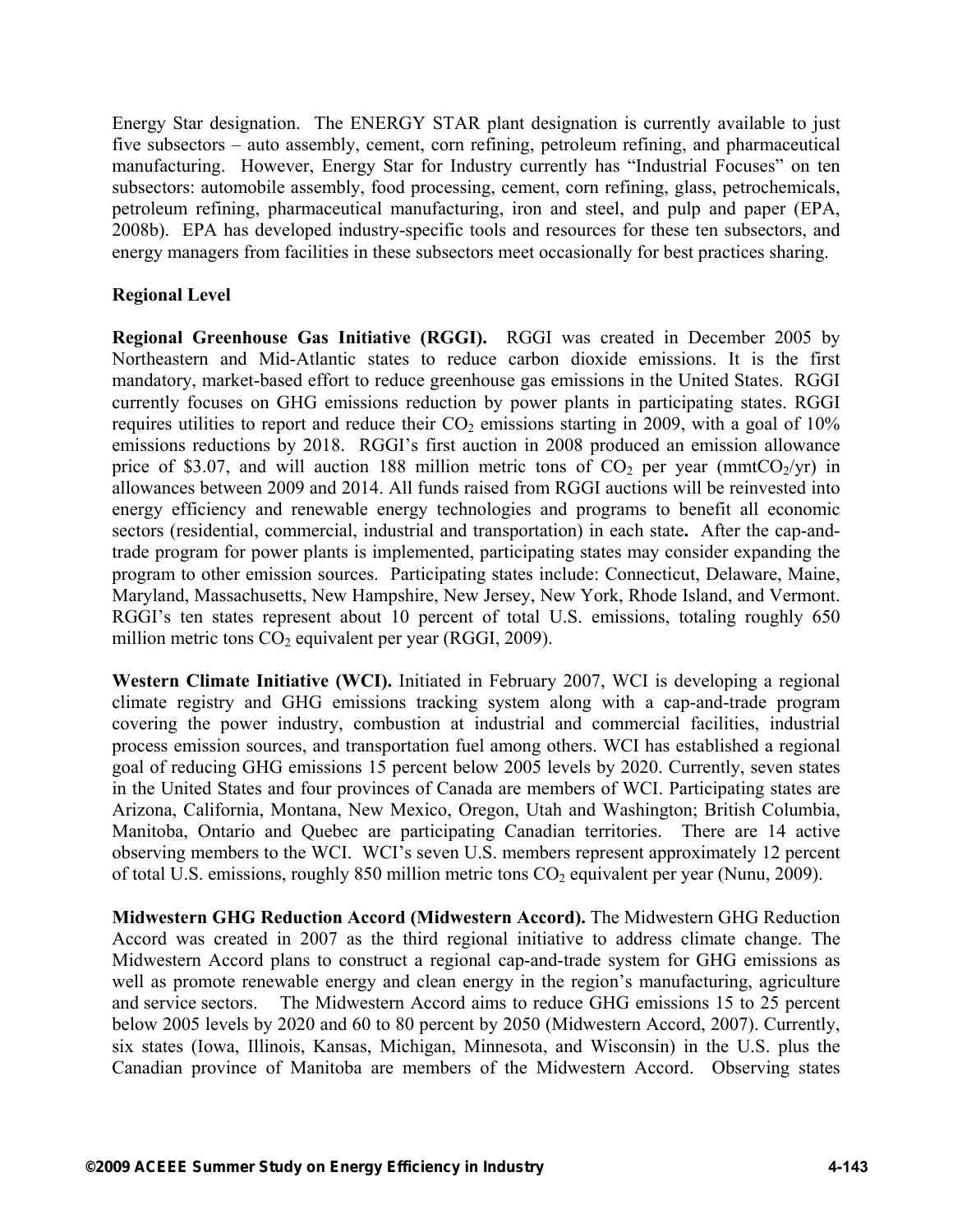include Indiana, Ohio and South Dakota. The participating states represent about 13 percent of U.S. emissions, roughly 917 million metric tons  $CO<sub>2</sub>$  equivalent per year (Nunu, 2009).

As demonstrated by these evolving regional initiatives, states are more comfortable tackling climate change issues collectively. Despite an influx of regional action, many states maintain the "wait and see" approach. Regional initiatives have effectively verified state interest in climate action, although a unified federal GHG cap-and-trade policy would likely be more influential in compelling industry to employ energy-efficient and low GHG-intensive technologies. The federal American Clean Energy and Security Act of 2009, currently being debated in the U.S. House of Representatives, could potentially resolve this issue.

#### **State Level**

States are currently responsible for implementing national energy efficiency and clean air policies, and play an important role given their authority over utilities, land use, transportation, taxation, and other policy areas affecting the environment. Following is an overview of the most relevant state-led programs and policies, including climate change action plans and energy efficiency resources standards.

**Climate Change Action Plans.** A growing number of states are undertaking the development of initiatives to reduce GHG emissions. According to EPA (EPA, 2009b), Climate Change Action Plans (CCAPs) help states identify and evaluate feasible and effective policies to reduce their GHG emissions through a combination of public and private sector policies and programs. The initial step in development of a CCAP is conducting a GHG inventory. As of August 2008, 46 states had completed GHG inventories, with one state actively engaged in the inventory process; 32 states had completed CCAPs while six states were in the process of creating their plans. Due to regional concentrations of industrial activity within the U.S., states have employed various tactics to address their respective sets of challenges in addressing emissions reductions. For instance, states hosting a large industrial base tend to measure progress by efficiency gains, where service-heavy states may be quicker to measure absolute emissions. Following are two examples of effective CCAPs.

California's CCAP has targeted reducing GHG emissions to 2000 levels by 2010, to 1990 levels by 2020 and 80 percent below 1990 levels by 2050. In support, the California legislature took steps to help the state realize these goals by enacting Assembly Bill 32, also known as the Global Warming Solutions Act in 2007. This act requires the California Air Resources Board (CARB) to develop regulations and market mechanisms to reduce California's GHG emissions to those levels targeted by the state (CARB, 2008). As part of broader requirements, major GHG emitters<sup>2</sup> will be required to report their emissions under AB 32 beginning in 2009.

New York's CCAP is seeking to reduce GHG emissions to five percent below 1990 levels by 2010 and ten percent below 1990 levels by 2020. To supplement emission reduction targets, the New York State Energy Research and Development Authority (NYSERDA) released the New York State Energy Plan in 2002 (EPA, 2009c), although the plan provided no emissions or energy reduction goals specific to the industrial sector.

1

 $<sup>2</sup>$  The industrial sectors that are required to report their emissions to CARB are as follows: cement plants; petroleum refineries</sup> (with  $>25,000$  Metric Tons (MT) CO<sub>2</sub> in a calendar year); hydrogen plants (with  $>25,000$  MT CO<sub>2</sub> in a calendar year); electricity generating facilities and cogeneration facilities (with  $> 1$  MW and  $>25,000$  MT CO<sub>2</sub> in a calendar year); electricity retail providers and marketers; and other industrial facilities referred to as "general stationary combustion facilities" (>25,000 MT CO<sub>2</sub> in a calendar year).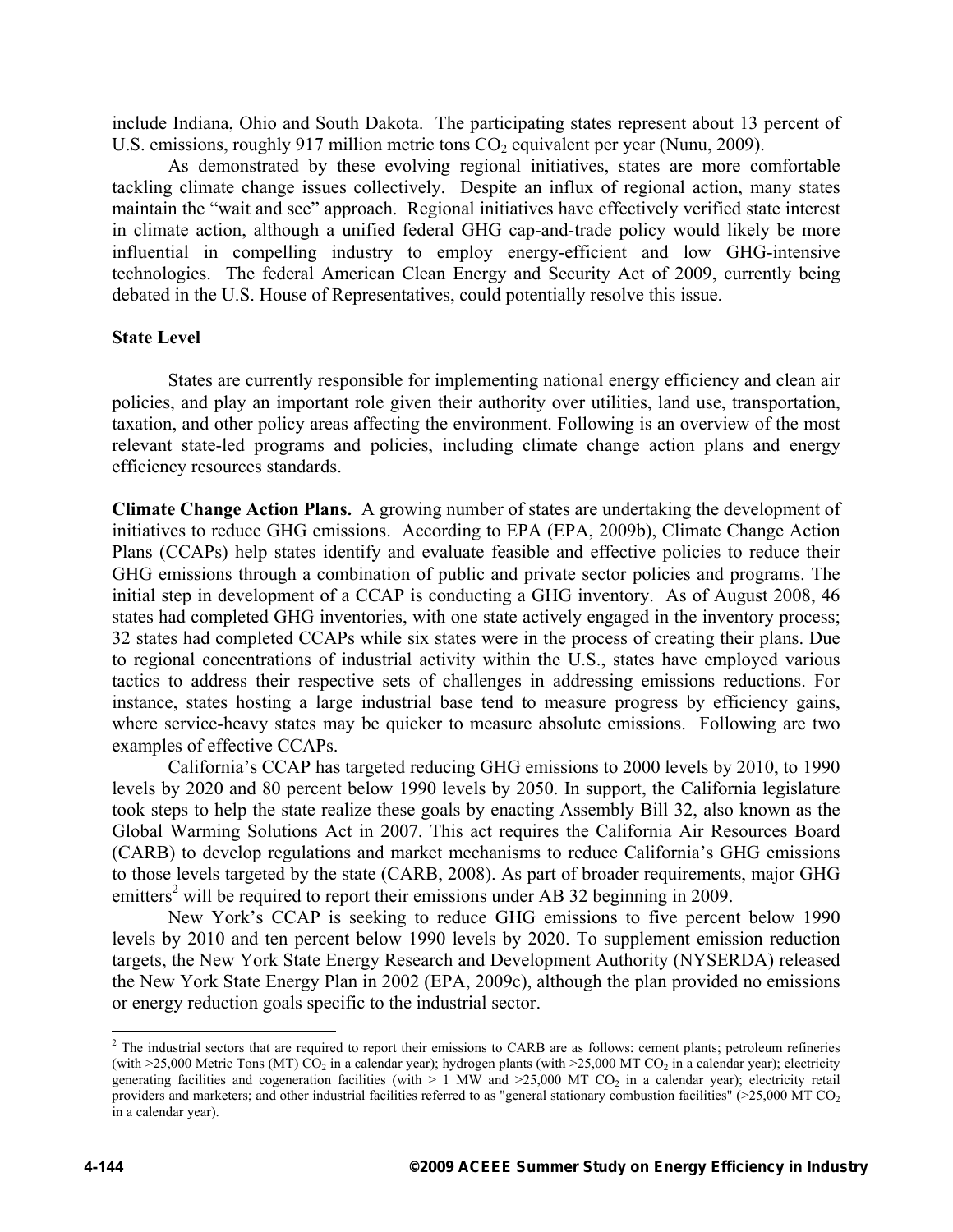**Energy Efficiency Resource Standards**. An energy efficiency resource standard (EERS) is a mechanism which encourages utilities to more efficiently generate and deliver electricity and natural gas, and to promote end-user energy efficiency improvements. As of April 2009, eighteen states have an EERS in place (FERC, 2009). A national EERS was recently introduced by Rep. Ed Markey (D-MA) in H.R. 889, titled the American Clean Energy and Security Act of 2009. The standard would require savings rising to 15% of electricity and 10% of natural gas by 2020. Under EERS, utilities can achieve energy savings though a variety of means, including reducing end-use consumption, adjusting appliance standards and building codes, promoting combined heat and power at customer facilities, and reducing energy losses in energy distribution. Utilities can also purchase efficiency credits from end-users or third-party efficiency providers to meet their required reductions. States will be able to implement efficiency standards which are more aggressive than the federal EERS baseline (ASE, 2009a).

Not all industrial GHG emissions reduction initiatives are government-led. For example, the Business Roundtable, an association of Chief Executive Officers from leading U.S. companies, created Climate RESOLVE, an educational initiative for its member companies, designed to motivate companies to reduce their GHG emissions. Additionally, Superior Energy Performance is an initiative currently being formed (with federal-level support) to develop a voluntary certification program for industrial facilities, based around continual energy efficiency improvement via an energy management standard and the use of measurement and verification protocols. Additionally, a number of individual companies are setting their own goals and establishing their own ambitious programs for energy management and emissions reduction.

# **Conclusions and Policy Recommendations**

The federal government and individual state governments have adopted policies and initiated programs targeting energy efficiency and GHG emissions reduction in the industrial sector. Various programs and policies have different approaches, but share the same end-goals of emissions and energy intensity reduction in the industrial sector. At the federal level, some initiatives provide funding for industrial facilities to reduce their emissions via tax credit, rebates and subsidies, such as the ARRA, EISA, and EPACT-05 legislation. Other programs offer technical assistance, such as Energy Star for Industry and Save Energy Now. Still others, such as Climate VISION, rely on voluntary public-private partnerships to spur industrial efficiency improvements and emissions reductions. The regional cap-and-trade initiatives, Climate Change Action Plans and energy efficiency resource standards put certain areas of the country at the forefront of climate change policy.

Despite progress, there are additional opportunities that can catalyze measurable and lasting efficiency gains and emissions reductions. Many industrial firms are looking to adapt operations in response to climate change as well as to make their respective business models more sustainable. In fact, many organizations have already begun taking early steps in the process without mandates from the state or federal level. Meanwhile, as discussed above, a number of federal, regional and state programs and policies are in place providing additional incentives or regulation in the industrial sector. Nevertheless, some industrial firms continue to feel overburdened by the stringency or ambiguity of state, regional and federal requirements. A strong, unified national policy in the U.S. is necessary to realize significant GHG emissions reduction by all sectors, including industry. The following policy recommendations are considered key in reducing GHG emissions in the industrial sector: 1) construct a national climate program; 2) develop a single, national cap-and-trade mechanism; 3) enhance research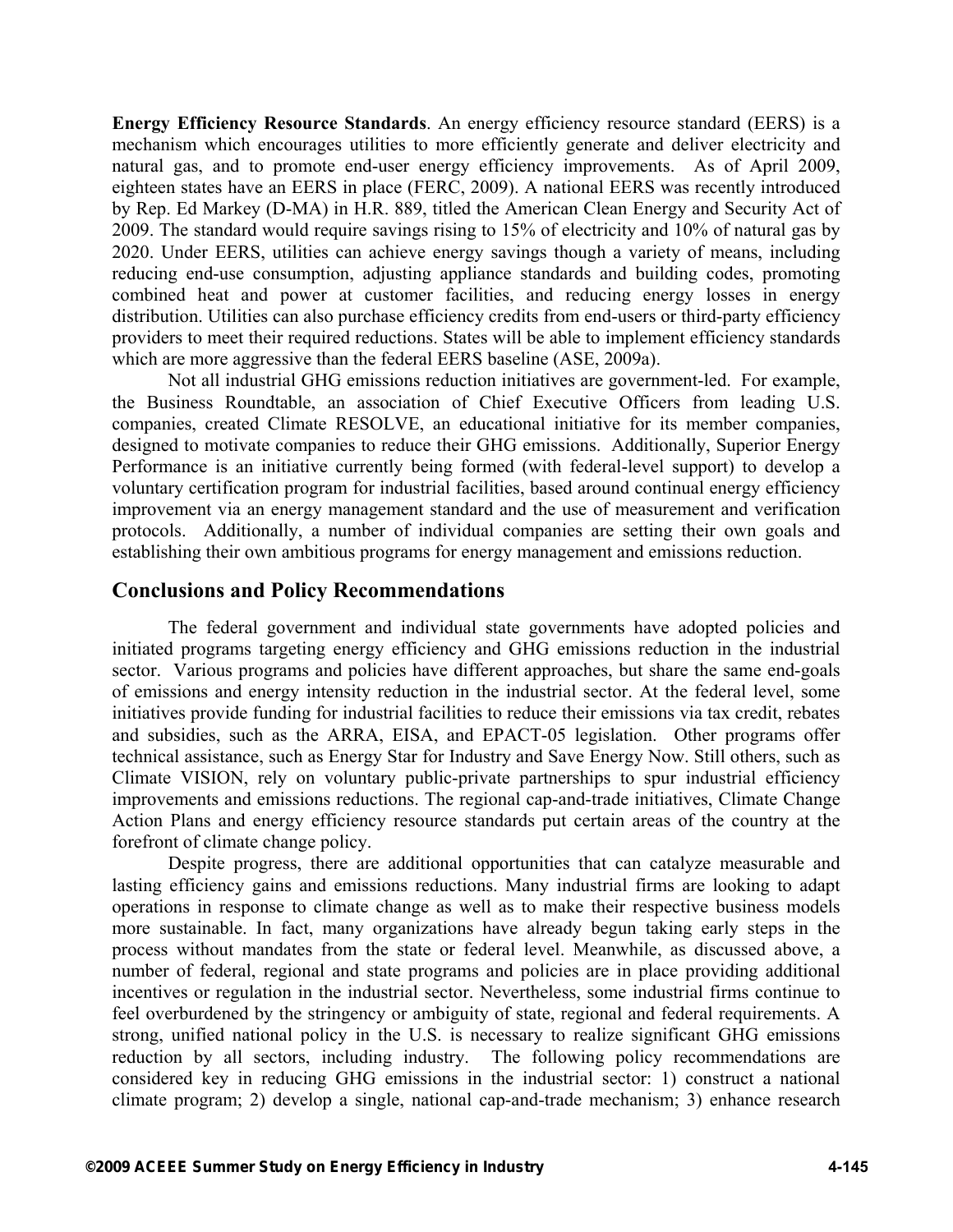and development in energy efficiency and renewable energy; 4) raise awareness of the opportunities for energy efficiency and renewable energy.

## **Constructing a National Climate Program**

The various programs, protocols, and reporting procedures in the current state, regional and federal programs and registries are likely to lead to confusion and conflicts, such as the double counting of emissions and extra labor requirements for reporting and compliance. A national climate program is a preferred solution by most industrial corporations. With a climate program at the federal level, a common framework for emissions reporting and management will provide long-term advantages to industry compliance and planning. On March 10, 2009, EPA announced a proposed rule (EPA-HQ-OAR-2008-0508) mandating all major sources of U.S. greenhouse gas emissions be cataloged in a national database (EPA, 2009a). One benefit from this kind of national reporting program would be that the emissions data will be collected in a consistent way, avoiding double counting and data mismatch.

## **Expanding the Cap-and-Trade Mechanism**

A GHG cap-and-trade system can potentially reduce total GHG emissions costeffectively through the power of the marketplace. With a national cap-and-trade system, participants are allotted permits equal to the maximum amount of GHGs they can emit under the cap. Companies may then buy additional emission permits from firms that have extra, unused emission allowances. The price of these credits would be determined by the supply and demand in the trading system. Cap-and-trade for GHG emissions already affects manufacturers in the European Union (EU) through the EU Emissions Trading System. The program has received mixed reviews, but the U.S. has the opportunity to apply lessons learned by the EU. In addition, the successful sulfur dioxide cap-and-trade program in the U.S. can be used as a model. That market-based program successfully controlled harmful acid rain in the U.S. in the 1990s.

## **Enhancing Research and Development in Energy-Efficiency and Renewable Energy**

Federal support for industrial sector RD&D has diminished over the past few years. According to a recent peer review of DOE's Industrial Technologies Program, the "pipeline" of new research is running dry and an infusion of new funding is necessary for the manufacturing sector to continue to innovate and remain competitive globally. The United States spends less on research and development in energy efficiency and renewable energy than competing industrialized countries. The President's Committee of Advisors on Science and Technology (PCAST) concluded that continued and expanded investments in public- and private-sector R&D in energy efficiency and renewable energy would keep American companies and the U.S. economy competitive and growing sustainably over the next several decades. Increased R&D funding from the federal government is vital.

## **Raising Awareness**

Energy efficiency has been recognized as the most cost-effective, quickest and cleanest way to reduce GHG emissions from all sectors. It is commonly acknowledged that energy efficiency is crucial to sustainable business growth. However, there are still many barriers to companies investing in energy efficiency and renewable energy projects, including limited awareness, perceived risks, limited capital resources, and other factors. Properly messaging the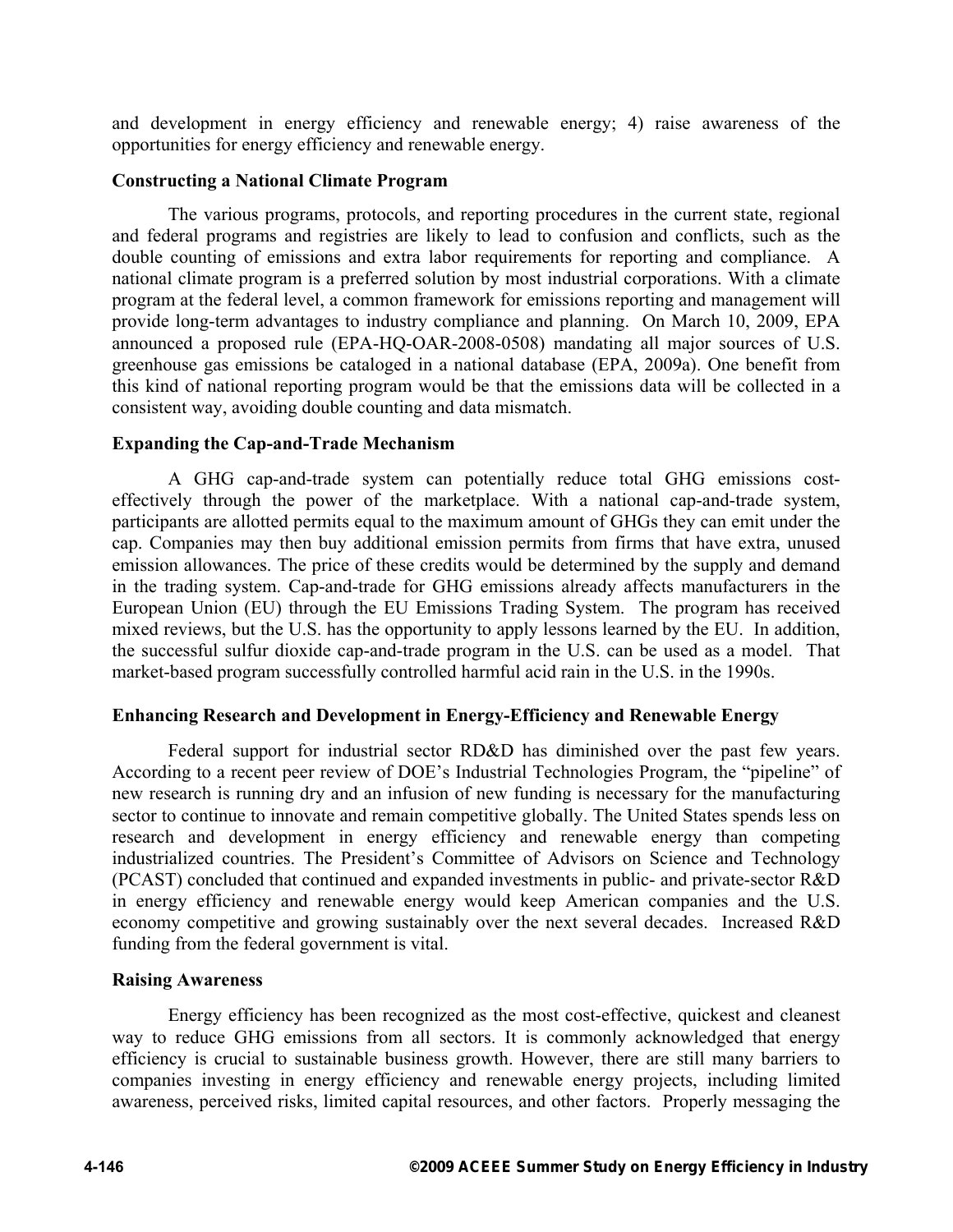size of the opportunities through energy efficiency and renewable energy is critical to developing a compelling business case for action, as is making the connection between energy efficiency and GHG emissions reduction.

# **References**

- Aldy, J. E. and W. A. Pizer 2009. "The Competitiveness Impacts of Climate Change Mitigation Policies." Arlington, Va., Pew Center on Global Climate Change.
- [ASE] Alliance to Save Energy. 2009a. "Energy Efficiency Resource Standard (EERS) Review." May, 19, 2009, http://ase.org/content/article/detail/4070.
- [ASE] Alliance to Save Energy. 2009b. "Fact Sheet: Energy Efficiency in the American Recovery and Reinvestment Act of 2009." May 20, 2009, http://ase.org/uploaded\_files/5481/arra\_overview.pdf.
- [BEA] Bureau of Economic Analysis. 2008. "Survey of Current Business." Vol. 89, Number 5, May 2009, http://www.bea.gov/scb/
- [CARB] California Air Resource Board. 2008. "Climate Change: Proposed Scoping Plan A Framework to Change." Sacramento, Calif., California Air Resources Board.
- Climate VISION. 2009. "Program Mission" May 19, 2009, http://www.climatevision.gov/mission.html.
- Creyts, J., A. Derkach, et al. 2007. "Reducing U.S. Greenhouse Gas Emissions: How Much at What Cost?", McKinsey & Company.
- [DOE] Department of Energy. 2009a. *Energy Policy Act of 2005*.
- [DOE] Department of Energy. 2009b. "Industrial Total Energy Consumption." May 10, 2009, http://www1.eere.energy.gov/ba/pba/intensityindicators/total\_industrial.html.
- [DOE] Department of Energy. 2009d. "Strategies to Promote Commercialization & Deployment of GHG Intensity-Reducing Technologies & Practices". Washington, D.C., Department of Energy.
- [EIA] Energy Information Administration. 2009. *Annual Energy Outlook 2009 with Projections to 2030*, Washington, D.C.
- [EPA] Environmental Protection Agency. 2008a. "Energy Independence and Security Act of 2007:Key Provisions Affecting Combined Heat and Power". Washington, D.C.